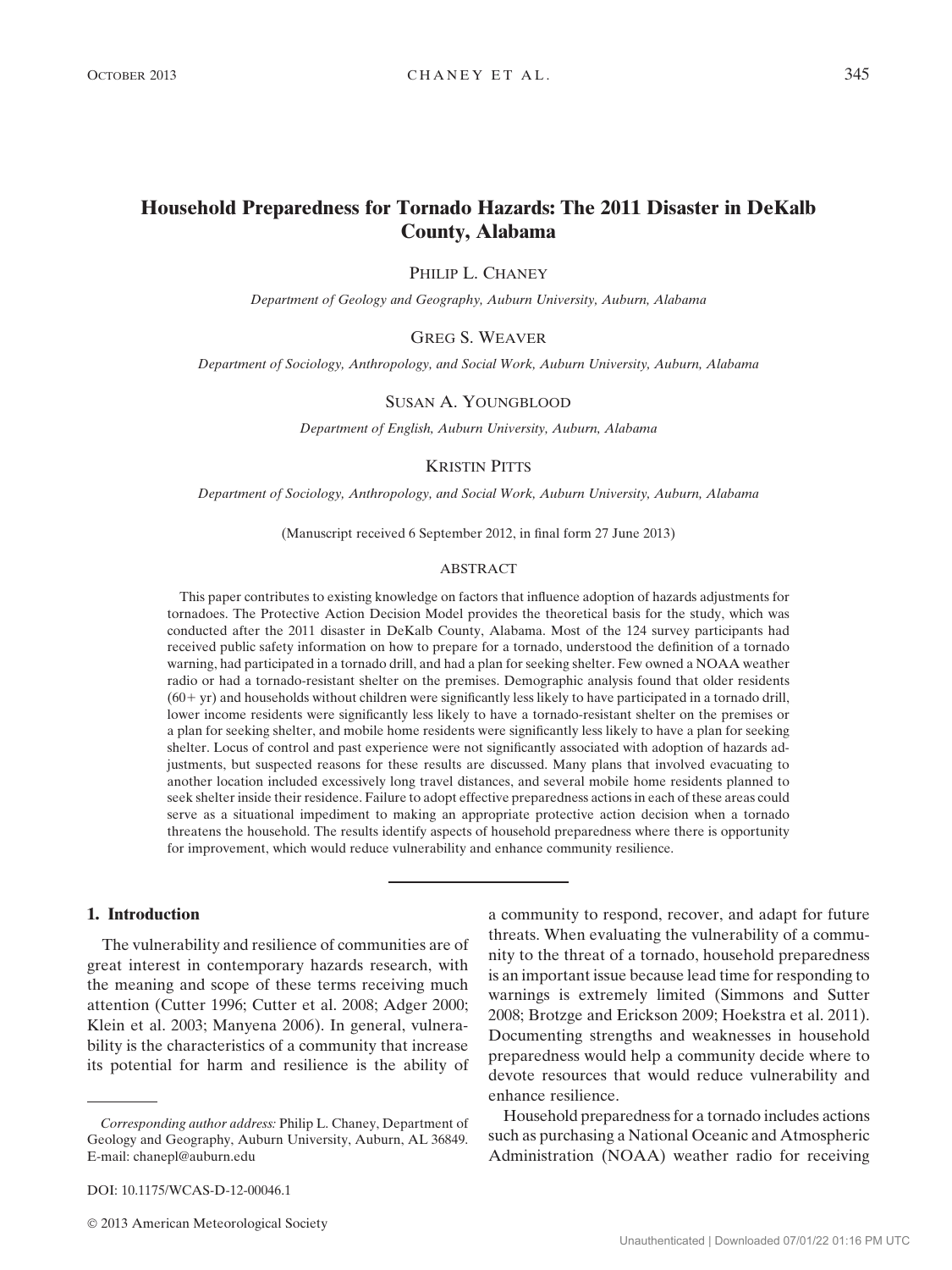warnings and developing a plan for where to seek shelter. These types of risk-reducing actions are also known as hazards adjustments (Burton et al. 1978). In addition to conducting an inventory of hazard adjustments when assessing vulnerability, it is also important to understand what factors motivate people to adopt these adjustments. Mileti and Sorenson (1987) identified four steps in the process of adopting precautions against natural hazards: 1) assess the probability of a hazard event; 2) review the behaviors (i.e., options) available to mitigate risk; 3) evaluate the impacts of these behaviors in terms of their risk abatement potential and consequences for other aspects of life; and 4) decide which option, if any, to adopt. Many factors have been found to have a positive influence on adoption of hazard adjustments, with some of the more prominent factors being perception of the risk, perception of the hazard adjustment options, past experience, and demographic characteristics (Mileti and Sorenson 1987; Lindell and Perry 2000; Tierney et al. 2001; see also Lindell and Whitney 2000; Lindell and Hwang 2008; Lindell and Perry 2012).

Risk perception generally encompasses people's perceptions of the probability and consequences of a hazard, which includes expectations of personal impacts such as death, injury, and property damage (Lindell and Whitney 2000). A person's perception of the risk would appear to be the best indicator of their level of preparedness. However, adoption of hazard adjustments has been found to be more closely associated with perceived characteristics of the hazard adjustments (e.g., effectiveness of the adjustment, cost, skill and knowledge requirements, effort, and time commitment) than with perceived characteristics of the hazard itself (Lindell and Perry 1992; see also Lindell and Whitney 2000).

Some characteristics of the hazard adjustment have been identified as characteristics of the person (Lindell and Whitney 2000). This issue was addressed in personrelative-to-event (PrE) theory by Mulilis and Duval (1995) and Duval and Mulilis (1999). The PrE theory is a model of coping that suggests that preparedness is a function of a person's perception of their personal resources relative to the hazard threat, with personal resources including self-efficacy (e.g., personal assessment of their knowledge, skills, financial resources) and response efficacy (assessment of the effectiveness of preparedness actions). Mulilis and Duval (1995) found that preparedness for earthquakes was associated with assessment of personal resources, but only when a high sense of personal responsibility (as opposed to perceiving preparedness as government's responsibility) was present. When sense of personal responsibility was low, level of assessment of personal resources had no influence on preparedness. The utility of the PrE model in explaining household preparedness was later extended to tornado hazards with similar findings (Mulilis and Duval 1997; Mulilis et al. 2000, 2001, 2003).

A concept related to PrE theory is locus of control (LOC), which refers to generalized beliefs about the causes of people's outcomes in life (Tobin and Montz 1997; Spittal et al. 2008). People who believe that such outcomes are dependent on their own effort or intelligence are described as having an internal LOC while those who believe outcomes are mostly dependent on external and environmental circumstances, including fate, are described as having an external LOC (Spittal et al. 2002). Sims and Bauman (1972) found that people with an internal LOC were better prepared for a tornado. However, their conclusions about regional differences in LOC, with people from the southern United States having a more fatalistic outlook on life than people from the northern United States, were challenged in subsequent studies (Biddle 1994; Cohen and Nisbett 1998).

It should be noted at this point that studies on earthquake hazards have determined that, in addition to insurance, there are two types of household preparedness: mitigation (actions that provide protection at impact) and survival (actions that enhance survival after impact such as food and water) (Lindell and Perry 2000; Spittal et al. 2008). Furthermore, Spittal et al. (2008) found that adoption of these two types were associated with different perceptual factors, with LOC predicting mitigation actions but not survival and with risk precaution (i.e., risk avoidance) predicting survival actions but not mitigation. This distinction is important because preparedness studies often use multi-item indexes that include both survival and mitigation (see Lindell and Perry 2000; Mulilis et al. 1990; Mulilis and Duval 1995, 1997). Mitigation actions are clearly the more important of the two types of household preparedness for tornado hazards; therefore, Spittal et al.'s (2008) findings suggest that studies focusing on mitigation actions should consider LOC.

Past experience with a hazard is generally associated with higher levels of preparedness because it enhances awareness of the consequences of disasters (Tierney et al. 2001). For earthquake hazards, enhanced preparedness has been linked to number of past events (Russell et al. 1995), amount of damages (Jackson 1981), and intensity of experience (Dooley et al. 1992). People with past experience have also been found to be more likely to develop a plan for responding to the disaster (Lindell and Perry 1992; Tierney et al. 2001). Although little research exists on past experience with tornado hazards, Blanchard-Boehm and Cook (2004) found that it was associated with enhanced preparedness.

Demographic characteristics such as gender, age, education, income, marital status, and children in the household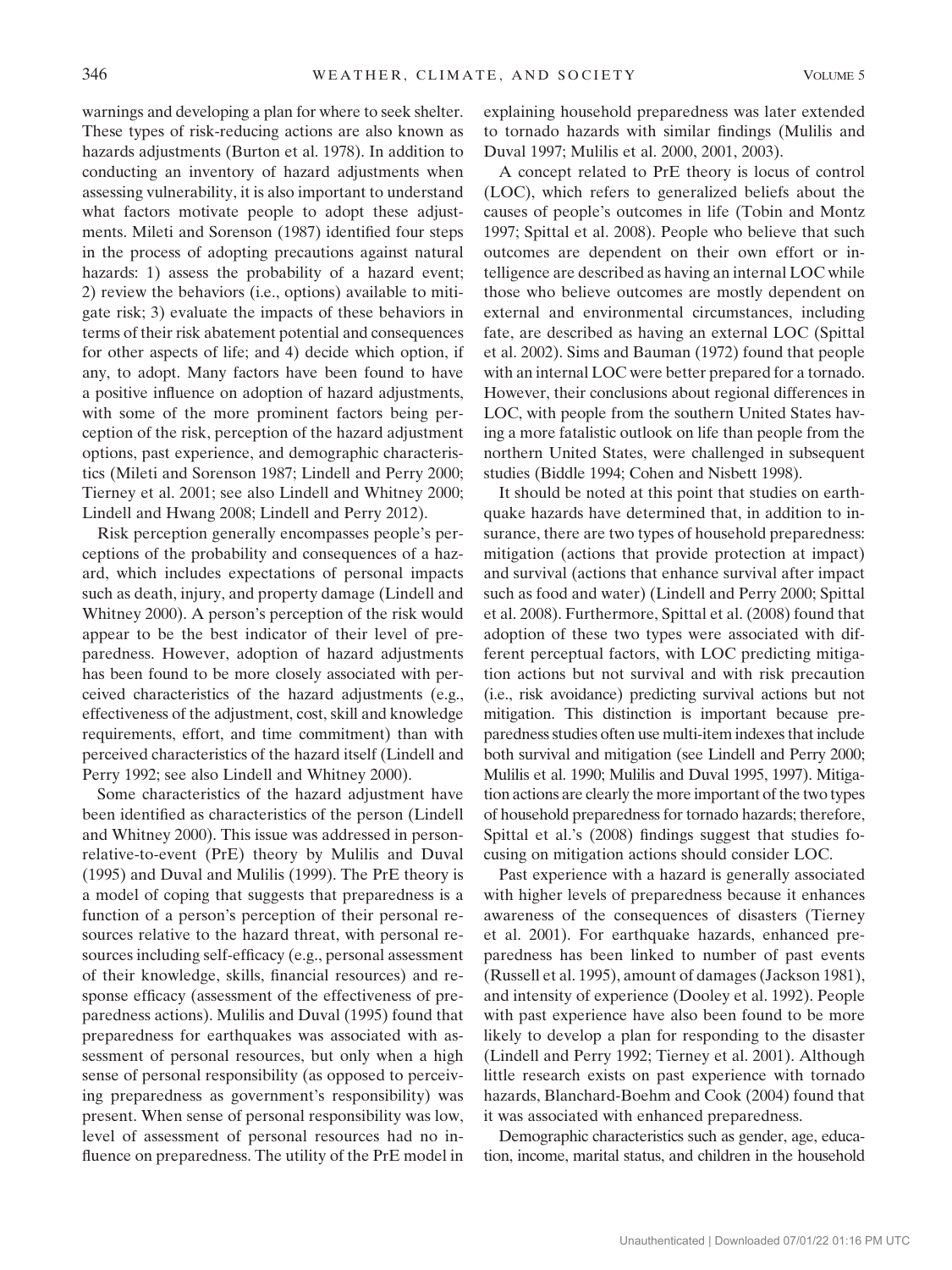are commonly included in studies of household preparedness and vulnerability (Morrow 1999; Lindell and Perry 2000; Tierney et al. 2001; Cutter et al. 2003; Phillips and Morrow 2007). This topic has received considerable attention in earthquake studies (Lindell and Perry 2000). For example, Dooley et al. (1992) found that marital status, children in the household, and age were associated with enhanced earthquake preparedness. Relatively little information, however, is available on demographics and tornado preparedness (Lindell et al. 2012). One demographic factor that has received considerable attention is mobile homes (Golden and Adams 2000). Ashley (2007) determined that mobile homes were a major factor in the high tornado-related fatality rate in the southern United States, and Schmidlin et al. (2009) and Chaney and Weaver (2010) found that mobile home residents were inadequately prepared for a tornado.

A more recent approach to integrating the many factors that contribute to household preparedness is the Protective Action Decision Model (PADM) by Lindell and Perry (1992, 2000, 2012). Although initially developed to understand how people respond to evacuation warnings, they suggest it could also be used for long-term hazard adjustment. Lindell and Perry (2012) describe the process as beginning with the flow of information from various sources (e.g., environmental cues, social information) to the person at risk, which initiate a series of predecision processes (e.g., reception, attention, comprehension, interpretation) that elicit core perceptions of the threat, alternative protective actions (i.e., hazard adjustment options), and relevant stakeholders (e.g., personal versus government responsibility in preparedness). These core perceptions are noted to form the basis for protective action decision making: the outcome of which combines with situational facilitators and impediments to produce the behavioral response (e.g., information search, protective response, or emotion focused coping).

In relating PADM to household preparedness for a tornado hazard, a household's awareness of the hazard, as well as its core perceptions of the risk, adjustment options, and stakeholders, could be influenced by information received from friends, family, neighbors, and government agencies. Furthermore, a household's core perceptions could also be influenced by factors such as past experience, demographic characteristics, and perception of control. Finally, a household's decision to adopt adjustments would serve as situational facilitators in reducing risk of death or injury while its failure to adopt would serve as situational impediments.

This paper reports the findings of a study on factors associated with household adoption of hazard adjustments for a tornado. The first objective was to conduct an inventory of household preparedness. The second

objective was to examine three hypotheses about factors associated with household preparedness: 1) demographic characteristics are significantly associated with adoption of hazard adjustments; 2) locus of control perception is significantly associated with adoption of hazard adjustments; and 3) past experience with a tornado is significantly associated with adoption of hazard adjustments. The third objective was to examine the details of household plans for seeking shelter when a tornado threatened the home. The findings of this study also contribute to developing a baseline for understanding the state of household preparedness within a community, to understanding potential movements of people when a tornado warning is issued, and to identifying potential weaknesses in plans for seeking shelter. The study was conducted in DeKalb County, Alabama, following the multistate tornado disaster of April 2011. Official records indicate DeKalb County suffered 23 direct deaths (NCDC 2011, 2012), which was among the highest fatality counts in Alabama.

## 2. Household preparedness for tornado hazards

There are two basic types of household preparedness as discussed in the previous section: mitigation (protection at impact) and survival (health and safety supplies after impact) (Lindell and Perry 2000; Spittal et al. 2008). For tornado hazards, mitigation actions are clearly the more important of the two types. Existing data on mitigation actions for tornadoes are typically derived from field studies, which mostly focus on how people respond to warnings. A review of the literature by Lindell et al. (2012) highlights many warning communication issues (e.g., warning channels/sources, warning channel preferences, and warning message characteristics) that are relevant to the opening stage of the PADM process and also provide insight into how information flows to a household that could influence its decisions about adopting long-term hazard adjustments. Another review of the literature that focused on mitigation actions was published recently in this journal (Chaney and Weaver 2010). The findings of that review indicate that household preparedness actions investigated in postdisaster field studies typically include 1) knowledge about tornado hazards and safety; 2) channels or devices used to receive warnings and warning broadcasts (e.g., TV, radio, Internet, telephone/mobile phone); 3) access to safe shelter; and 4) planning for where to seek shelter.

Previous studies have found that most people understand the definition of a tornado warning (Balluz et al. 2000; Chaney and Weaver 2010), but little is known about the extent of public safety knowledge on tornadoes and participation in tornado drills. Eidson et al.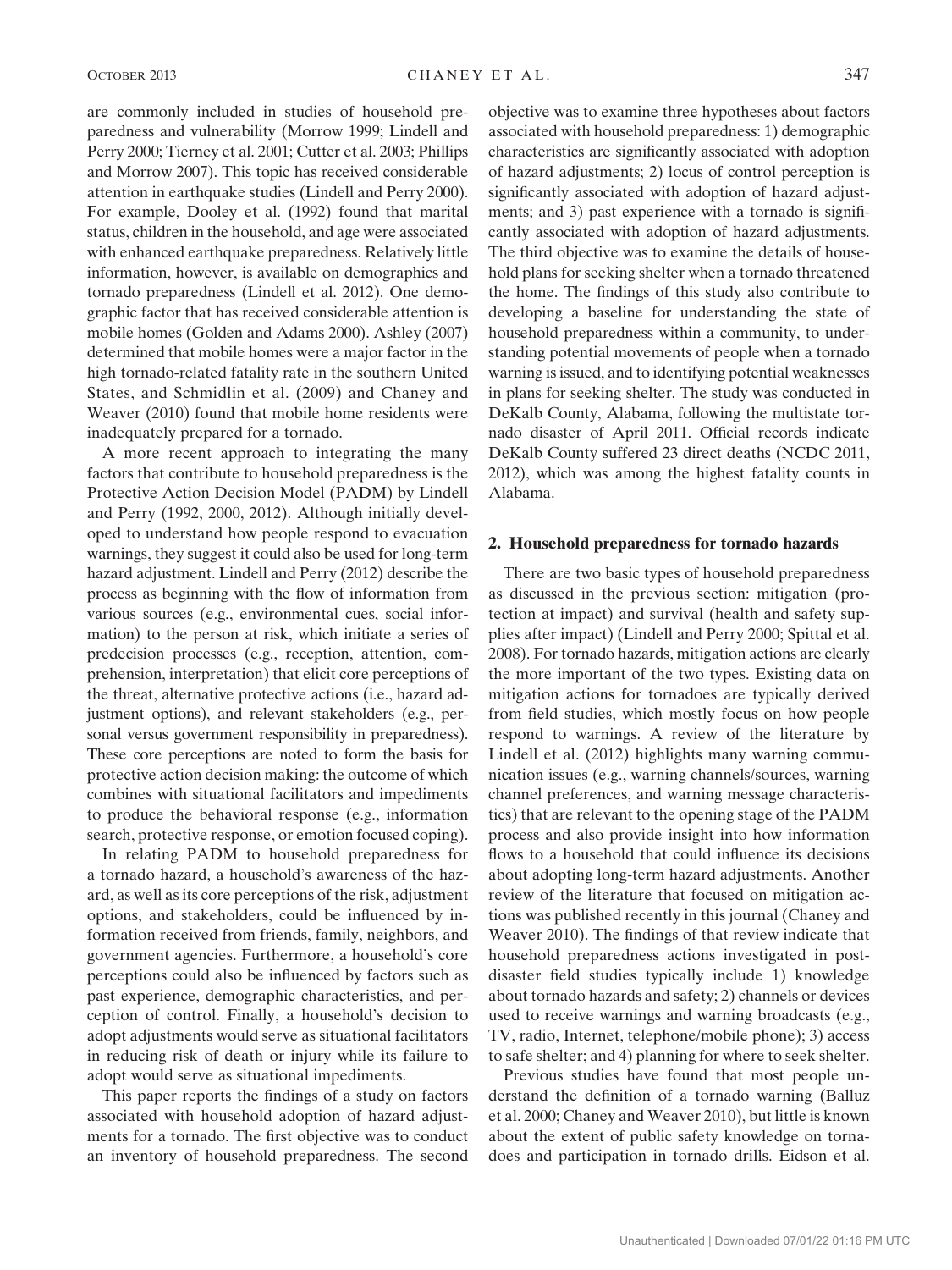(1990) found that more informed people were more likely to have participated in a tornado drill, and Liu et al. (1996) found that failing to understand a tornado warning was linked with failing to seek shelter.

Television is typically the most common source for receiving warnings (Balluz et al. 2000; Brown et al. 2002; Hammer and Schmidlin 2002; Schmidlin et al. 2009), but TV broadcasts of warnings are unavailable when electric power is disrupted by storm activity (Chaney and Weaver 2010). The most reliable source is a NOAA weather radio (battery operated); however, their usage (typically 10% or less) is not widespread (Balluz et al. 2000; Brown et al. 2002; Hammer and Schmidlin 2002; Comstock and Mallonee 2005; Chaney and Weaver 2010). Schmidlin et al. (2009) found no relationship between having a weather radio and shelter seeking. Nevertheless, the reliability of these devices suggests that they should still be considered an essential item. Furthermore, newer versions of these devices are designed with a critical safety feature in their capability to automatically deliver tornado warnings, as opposed to other communication channels that require individuals to purposefully seek out risk information. This safety feature is especially important when considering that nocturnal tornadoes accounted for 39% of tornado fatalities and 42% of killer tornadoes from 1950 to 2005 (Ashley et al. 2008).

Access to safe shelter includes public shelters and sturdy houses, preferably ones with a tornado-resistant shelter on the premises such as a basement, an underground storm shelter, or a safe room. Studies have shown that tornado warnings are less effective if access to shelter is limited (Liu et al. 1996; Balluz et al. 2000; Hammer and Schmidlin 2002; Comstock and Mallonee 2005; Schmidlin et al. 2009). Furthermore, recent studies suggest that few residences (25% or less) include a tornado-resistant shelter on the premises (Balluz et al. 2000; Brown et al. 2002; Chaney and Weaver 2010). Sturdy housing includes permanent homes (i.e., brick and wood-frame houses), which provide greater protection than mobile homes. For example, the average annual fatality rate in mobile homes was found to be approximately 20 times higher than in permanent homes by Brooks and Doswell (2002). Furthermore, National Weather Service tornado safety publications urge mobile home residents to go to the nearest sturdy building or storm shelter (NOAA 2009). This point reinforces the importance of access to shelter and planning.

Planning includes developing a plan for seeking shelter upon receiving a tornado warning and practicing the plan in a tornado drill. These factors have been shown to have a positive influence on shelter-seeking behavior (Balluz et al. 2000; Chaney and Weaver 2010). People who do not live in a sturdy house (e.g., mobile home residents) or do not have a tornado-resistant shelter on the premises should investigate local public shelter options or at least investigate nearby sturdy houses or buildings where one could go for shelter. Unfortunately, some people are unaware of nearby shelter options or do not take advantage of them. Schmidlin et al. (2009) found that many mobile home residents had not investigated nearby potential shelter sites, and many of them indicated that they would not seek shelter in a nearby basement, underground shelter, frame house, or sturdy building mostly because they did not know the owners. Not surprisingly, knowledge of shelter location was found to be a positive indicator of shelter-seeking behavior.

## 3. The 27 April 2011 tornado disaster in DeKalb County, Alabama

The tornado outbreak of 27–28 April 2011 produced 175 tornadoes during a single convective day, which begins and ends at 1200 UTC (0700 CDT) and is currently ranked as the largest outbreak in U.S. history (Storm Prediction Center 2012a). This event was responsible for 317 direct deaths in five states: Alabama (235), Mississippi (31), Tennessee (32), Georgia (15), and Virginia (4) (Storm Prediction Center 2012b). On 27 April, an enhanced Fujita (EF) scale EF-5-rated tornado hit DeKalb County, Alabama, which is located in the northeastern corner of the state. The county is mostly rural with a total population of 71 109 (U.S. Census Bureau 2012). The tornado touched down near Lakeview, Alabama, at 1719 CST and lifted off the ground just past the state line near Rising Fawn, Georgia, at 1756 CST. The pathlength was 54.17 km (33.66 miles) and the path width was 1.21 km (1320 yards) (NCDC 2011, 2012; National Weather Service, Huntsville 2012). The path ran along State Highway 75 and affected many communities in the county including Fyffe, Rainsville, Sylvania, and Cartersville.

#### 4. Postdisaster survey methods and analysis

A postdisaster survey was conducted in DeKalb County on 6–11 May 2011. The primary site for conducting the survey was a community center building (Tom Bevill Enrichment Center) in the city of Rainsville, which the Federal Emergency Management Agency (FEMA) had selected for establishing a disaster aid center. Rainsville provided a good central location relative to the tornado damage path, and it was the most heavily damaged community in the county. The city of Rainsville is located near the center of the county and has a total population of 4948 (U.S. Census Bureau 2012). The FEMA personnel at the disaster center granted permission to survey individuals on the site and were most helpful in various other ways.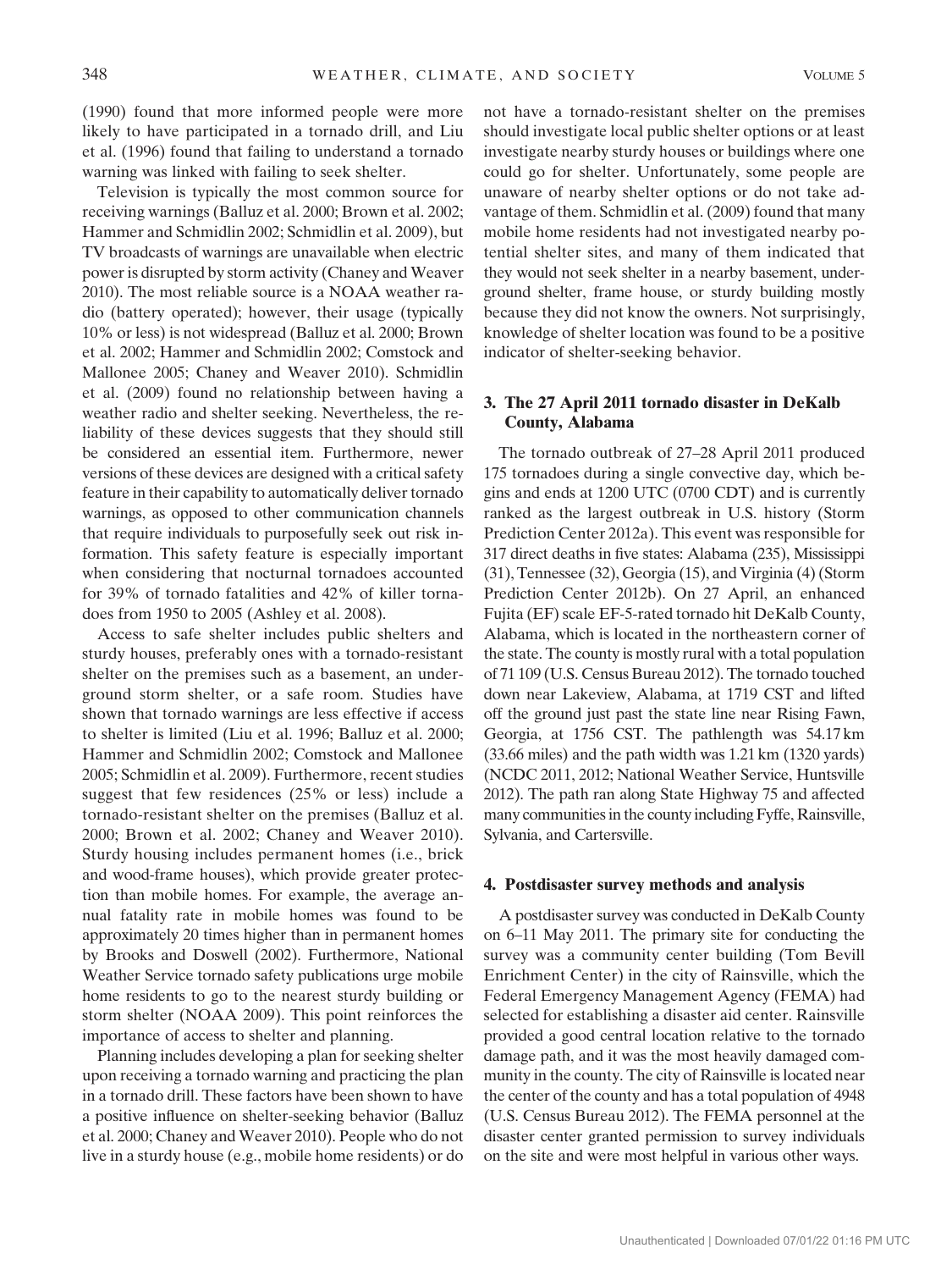The community center had a large covered area at the main entrance that provided a good location for surveying local residents after they completed their enquiries about disaster aid. When a local resident exited the building, a member of the survey team (primary author and two coauthors) would inform the person of the purpose of the survey and then ask if they were willing to participate. The survey form consisted of structured (multiple choice) questions on preparedness, response to warning, past experience, LOC perception, and demographics. Each individual survey lasted approximately 10 min. Although the intent was to survey every potential participant observed at the disaster center, several people declined to participate because of tornadorelated fatalities/injuries in the family, some were not approached because they were visibly distressed, some declined because they were in a hurry to attend to other business, and some exited too quickly to be asked to participate. A total of 109 local residents were surveyed at the FEMA disaster center and an additional 15 local residents were surveyed in the field while inspecting the damage along the storm track. Therefore, the total number of survey respondents included 124 local residents who were present during the tornado.

The following household preparedness actions were included in the survey: 1) having previously received some type of public safety information on tornado safety; 2) understanding the definition of a tornado warning; 3) having participated in a tornado drill; 4) owning a NOAA weather radio; 5) having a tornado-resistant shelter on the premises, and 6) having a plan for seeking shelter. Having received information was measured as  $1 = no$ ,  $2 = yes$ , and  $3 = don't know$ . Respondents were given multiple options to choose from in the question about understanding the definition of a tornado warning, with the responses coded as  $1 =$  correct,  $2 =$  incorrect, and  $3 =$  don't know. Tornado drill and NOAA weather radio were measured as  $0 =$  no and  $1 =$  yes. Having a tornado-resistant shelter on the premises was measured as  $1 = no$ ,  $2 =$  basement,  $3 =$  underground storm shelter, and  $4 =$  safe room. Plan for seeking shelter was measured as  $0 =$  no and  $1 =$  yes. Specific wording of the survey questions and the responses are presented in Table 1.

The following demographic variables were included in the survey: gender, age, race, marital status, children in the household, house type, education, and average annual household income. Gender was measured as  $1 =$ male and  $2 =$  female. Age was measured as  $1 = 20-39$  yr,  $2 = 40-59$  yr, and  $3 = 60$  yr and above. Race was measured as  $1 =$  white and  $0 =$  nonwhite. Marital status was measured as  $1 =$  married and  $0 =$  not married. Children in household was measured as  $1 = yes$  and  $0 = no$ . House type was measured as  $1 =$  permanent home,  $2 =$  mobile

TABLE 1. Preparedness profile of the survey respondents  $(n = 124)$ .

| Survey questions and responses                                                    | $\%$           |
|-----------------------------------------------------------------------------------|----------------|
| Have you ever received any public safety information                              |                |
| on how to prepare for a tornado?                                                  |                |
| N <sub>0</sub>                                                                    | 18             |
| Yes                                                                               | 81             |
| Don't know                                                                        | 1              |
| What does a tornado warning mean?                                                 |                |
| Correct response                                                                  | 72             |
| Incorrect response                                                                | 24             |
| Don't know                                                                        | 4              |
| Have you ever participated in a tornado drill?                                    |                |
| No                                                                                | 43             |
| Yes                                                                               | 57             |
| Do you own a NOAA weather radio?                                                  |                |
| No                                                                                | 67             |
| Yes                                                                               | 33             |
| Do you have a basement, underground storm shelter,<br>or safe room at your house? |                |
| N <sub>0</sub>                                                                    | 85             |
| <b>Basement</b>                                                                   | 8              |
| Underground storm shelter                                                         | 5              |
| Safe room                                                                         | $\overline{2}$ |
| Do you have a plan for seeking shelter when a tornado                             |                |
| threatens your house?                                                             |                |
| N <sub>0</sub>                                                                    | 26             |
| Yes                                                                               | 74             |

home, and  $3 =$  apartment/other. Education was measured as  $1 =$  less than high school graduate/GED and  $2 =$ high school graduate or greater. Income was measured as  $1 =$  less than \$40,000 and  $2 = $40,000$  and above. A demographic profile of the survey respondents is provided in Table 2.

In designing a locus of control question, there was concern that even people with a strong internal locus of control might perceive that no amount of effort on their part would protect them against an EF-5-rated tornado. Therefore, an attempt was made to construct the question in a way that would avoid this conflict. The question was presented in a 5-point, Likert-scale format where survey participants were asked if they agreed or disagreed with the following statement: ''Except in extreme circumstances, my safety is under my control when a tornado threatens." Responses were measured as  $1 =$  strongly disagree,  $2 =$  disagree,  $3 =$  neither agree nor disagree,  $4 =$ agree, and  $5 =$  strongly agree. Finally, past experience with a tornado was measured as  $0 =$  no and  $1 =$  yes.

Chi-square tests were used to evaluate associations between demographic characteristics (except race) and household preparedness actions (i.e., hazards adjustments). Logistic regression was used to assess the impact of demographic variables on having a plan for seeking shelter, which was viewed as the most critical component of household preparedness. The dependent variable of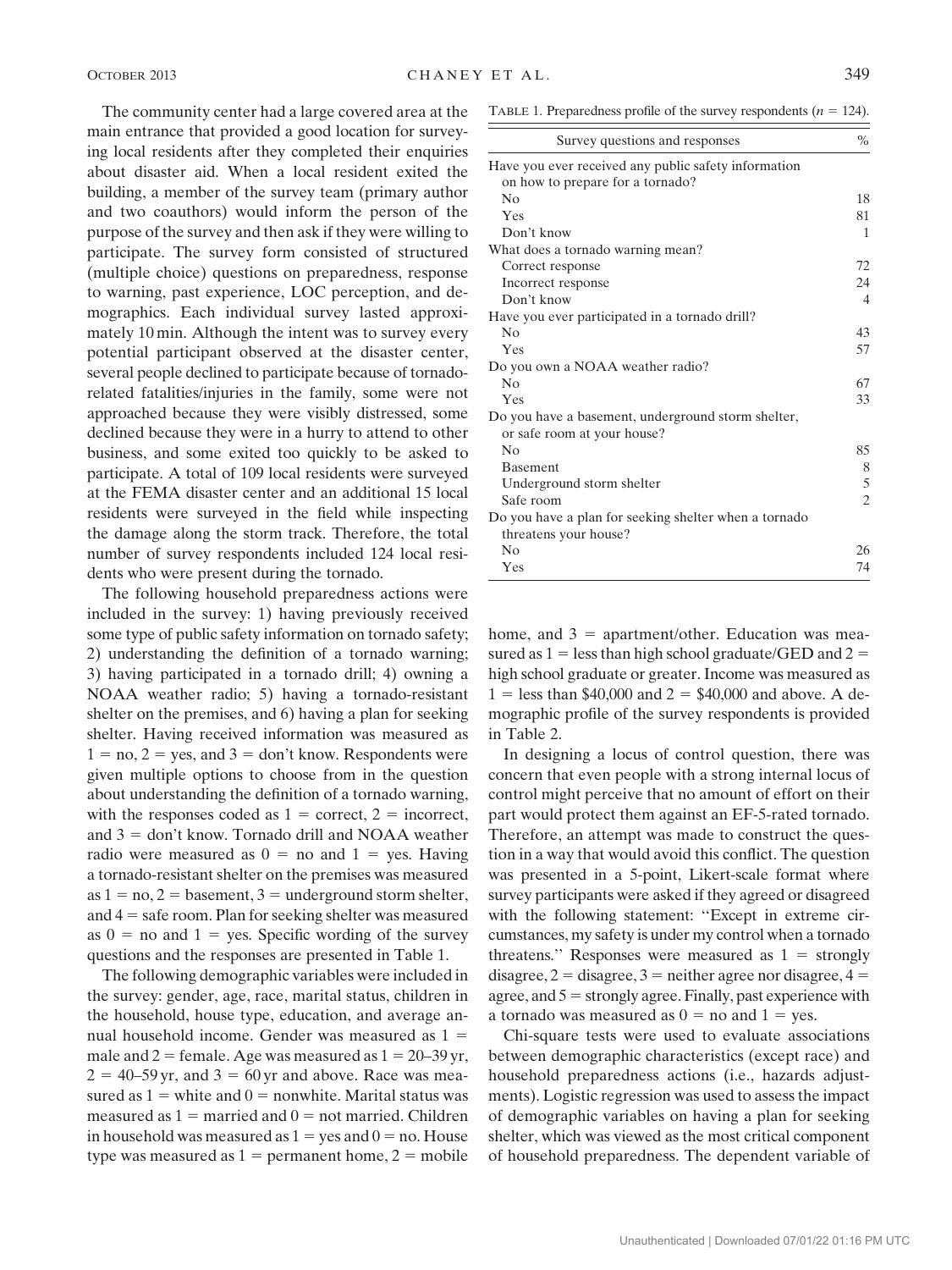TABLE 2. Demographic profile of the survey respondents  $(n = 124)$ and the total population of DeKalb County, Alabama (71 109), based on the 2010 census.

|                                      | Respondents    | DeKalb          |
|--------------------------------------|----------------|-----------------|
| Demographics                         | ( %)           | County $(\% )$  |
| Gender                               |                |                 |
| Male                                 | 48             | 49              |
| Female                               | 52             | 51              |
| Age                                  |                |                 |
| $20 - 39$ yr                         | 23             | 35 <sup>a</sup> |
| $40 - 59$ yr                         | 44             | 37              |
| 60 yr and above                      | 33             | 28              |
| Race                                 |                |                 |
| White                                | 90             | 84              |
| Nonwhite                             | 10             | 16              |
| Marital status                       |                |                 |
| Married                              | 61             | 77              |
| Not married                          | 39             | 23              |
| Children in household <sup>b</sup>   |                |                 |
| N <sub>0</sub>                       | 63             | 69              |
| Yes                                  | 37             | 31              |
| House type                           |                |                 |
| Permanent home <sup>c</sup>          | 66             | 69 <sup>d</sup> |
| Mobile home                          | 32             | 24              |
| Apartment/other                      | $\overline{c}$ | 7               |
| Education                            |                |                 |
| Less than high school                | 22             | 32              |
| graduate/GED                         |                |                 |
| High school or greater               | 78             | 68              |
| Annual household income <sup>e</sup> |                |                 |
| Less than $$40,000$                  | 60             | 50              |
| \$40,000 and above                   | 40             | 50              |

<sup>a</sup> Percentages based on population aged 20 yr and above for comparison.

<sup>b</sup> Children legally defined as 18 yr and below in Alabama.

<sup>c</sup> Traditional brick and wood-frame houses.

<sup>d</sup> Single unit, detached housing.

<sup>e</sup> 24 survey participants selected ''no response.''

interest is the indicator for whether the respondent has a plan for seeking shelter (coded as  $1 = yes$  and  $0 = no$ ). Given the enhanced vulnerability of mobile home residents discussed earlier, the primary independent variable consists of whether the respondent's house type was a mobile home (coded as  $1 = yes$  and  $0 = no$ ). Control variables included in the model were gender, age, marital status, children in household, education, and income. Chi-square tests were also used to evaluate the association between LOC and household preparedness actions and the association between past experience and household preparedness actions.

The investigation of the details of the plans for seeking shelter when a tornado threatened the home focused on three points: 1) whether the household members planned to shelter at home or evacuate to another location; 2) specifically where they planned to seek shelter (e.g., inside the house, basement, or underground shelter);

and 3) for the households that planned to evacuate, the travel distance to the location where they intended to seek shelter.

#### 5. Household preparedness inventory

Most survey participants indicated that they had previously received some type of public safety information on how to prepare for a tornado, were able to identify the correct definition of a tornado warning, had participated in a tornado drill, and had a plan for seeking shelter when a tornado threatens their home (Table 1). Note that the participants were asked to select the correct definition of a tornado warning from a list of options, rather than simply state whether they knew the definition. However, only one-third of the participants owned a NOAA weather radio, and very few had some type of tornado-resistant shelter on the premises (i.e., basement, underground storm shelter, or safe room). These results are consistent with previous studies that found a majority of people understand the definition of a tornado warning (Balluz et al. 2000; Chaney and Weaver 2010), but few own a NOAA weather radio (Balluz et al. 2000; Brown et al. 2002; Hammer and Schmidlin 2002; Comstock and Malonee 2005) or have some type of tornado-resistant shelter on the premises (Balluz et al. 2000; Brown et al. 2002).

A summary count of preparedness characteristics per person showed 0 traits for 1 respondent, 1 trait for 7 respondents, 2 traits for 19 respondents, 3 traits for 25 respondents, 4 traits for 32 respondents, 5 traits for 14 respondents, and all 6 traits for only 2 respondents. While this summary count provides some insight into household preparedness in the community, future studies should investigate developing a system for assigning weights to each action (most critical to least critical) to provide a more complex evaluation.

The results for DeKalb County differ slightly from the findings of a recent study in Macon County, Tennessee (Chaney and Weaver 2010). It would be of great interest to know if the variations were significant. However, the wording of survey questions used in each study was slightly different, so any conclusions drawn from statistical analysis of these data would be open to question. Future studies should investigate developing a standardized set of survey questions for making a consistent measure of household preparedness that would indicate the strengths and weaknesses of a community relative to others.

## 6. Demographic factors

The chi-square test results indicated that several demographic factors (age, children in household, house type, and income) were significantly associated with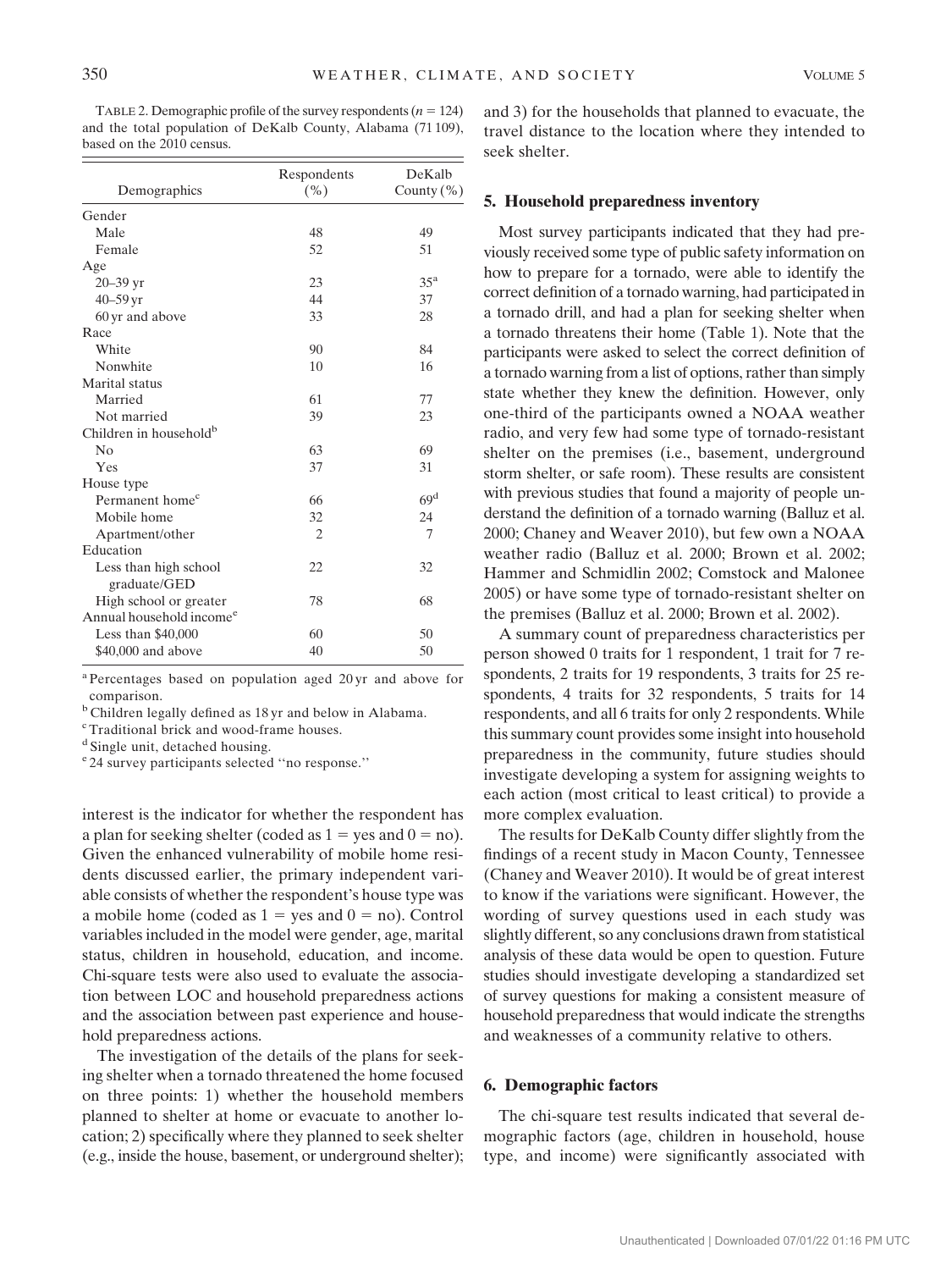TABLE 3. Household preparedness and demographics (see Table 1 for preparedness questions).

|                         | Public safety      | Tornado        |           |               |                |             |
|-------------------------|--------------------|----------------|-----------|---------------|----------------|-------------|
|                         | information $(\%)$ | warning $(\%)$ | Drill (%) | Radio $(\% )$ | Shelter $(\%)$ | Plan $(\%)$ |
| Gender                  |                    |                |           |               |                |             |
| Male                    | 87                 | 72             | 52        | 37            | 15             | 73          |
| Female                  | 75                 | 72             | 63        | 30            | 16             | 75          |
| Age                     |                    |                |           |               |                |             |
| 20-39 yr                | 64                 | 64             | 64        | 27            | 7              | 71          |
| $40 - 59$ yr            | 85                 | 78             | 71        | 38            | 16             | 80          |
| 60 yr and above         | 85                 | 68             | $34*$     | 34            | 20             | 68          |
| Marital status          |                    |                |           |               |                |             |
| Married                 | 83                 | 74             | 59        | 38            | 16             | 79          |
| Not married             | 77                 | 69             | 54        | 25            | 15             | 67          |
| Children in household   |                    |                |           |               |                |             |
| No                      | 83                 | 73             | $50**$    | 32            | 18             | 74          |
| Yes                     | 76                 | 70             | 70        | 35            | 11             | 74          |
| House type              |                    |                |           |               |                |             |
| Permanent home          | 82                 | 71             | 56        | 33            | 20             | 85          |
| Mobile home             | 80                 | 74             | 64        | 36            | 8              | $51*$       |
| Education               |                    |                |           |               |                |             |
| Less than high school   | 78                 | 81             | 48        | 26            | 7              | 63          |
| High school or greater  | 81                 | 69             | 60        | 35            | 18             | 77          |
| Annual household income |                    |                |           |               |                |             |
| Less than $$40,000$     | 78                 | 67             | 55        | 28            | $10**$         | $63***$     |
| \$40,000 and above      | 88                 | 78             | 68        | 38            | 25             | 90          |

 $* p < 0.001.$ 

\*\*\*  $p < 0.01$ .

adoption of household preparedness actions (Table 3). More specifically, survey participants aged 60 and above were significantly less likely to have participated in a tornado drill than those aged 20–39 and 40–59 ( $p <$ 0.001). Possible explanations for this pattern include younger age groups being exposed to more tornado drills at school or work or members of the older age group having fewer opportunities to participate or having forgotten about participating in a drill years earlier. Little information is available about participation in tornado drills; however, as noted earlier, being more informed about tornado hazards has been linked with participation in a tornado drill (Eidson et al. 1990). Given that the tornado-related fatality rate among people aged 60 yr and above was significantly higher than all other age groups during the period 1985–2000 (Ashley 2007), any precaution that might reduce this pattern is worthy of further investigation.

Households without children were significantly less likely to have participated in a tornado drill than those with children ( $p < 0.05$ ). Given that there was no difference between households with children and without children in having a plan for seeking shelter, this pattern suggests households with children took the precaution to practice the plan. Previous studies have found that households with children were better prepared than

those without children (Turner et al. 1986; Edwards 1993; Dooley et al. 1992). A possible explanation for this contrast can be found in earthquakes studies where concern and responsibility for others (e.g., children, family members) was associated with enhanced preparedness, whereas people without those concerns or responsibilities were less inclined to take precautions (Dooley et al. 1992; Russell et al. 1995; McIvor and Paton 2007; Becker et al. 2012). Greater concern or responsibility for others was also thought to be associated with stronger community ties or bonds, which leads to interactions with others that heighten awareness about the risk and preparedness options (see Turner et al. 1986; Becker et al. 2012). An additional factor to consider is that many of the households without children might belong to the older age group (60 yr and above) while the households with children most likely belong to the younger age groups, as discussed above.

Households with an average annual income of less than \$40,000 were significantly less likely to have some type of tornado-resistant shelter (i.e., basement, underground storm shelter, or safe room) on the premises than those with an income of \$40,000 or higher ( $p < 0.05$ ). Furthermore, households with an average annual income of less than \$40,000 were significantly less likely to have a plan for seeking shelter than those with an

<sup>\*\*</sup>  $p < 0.05$ .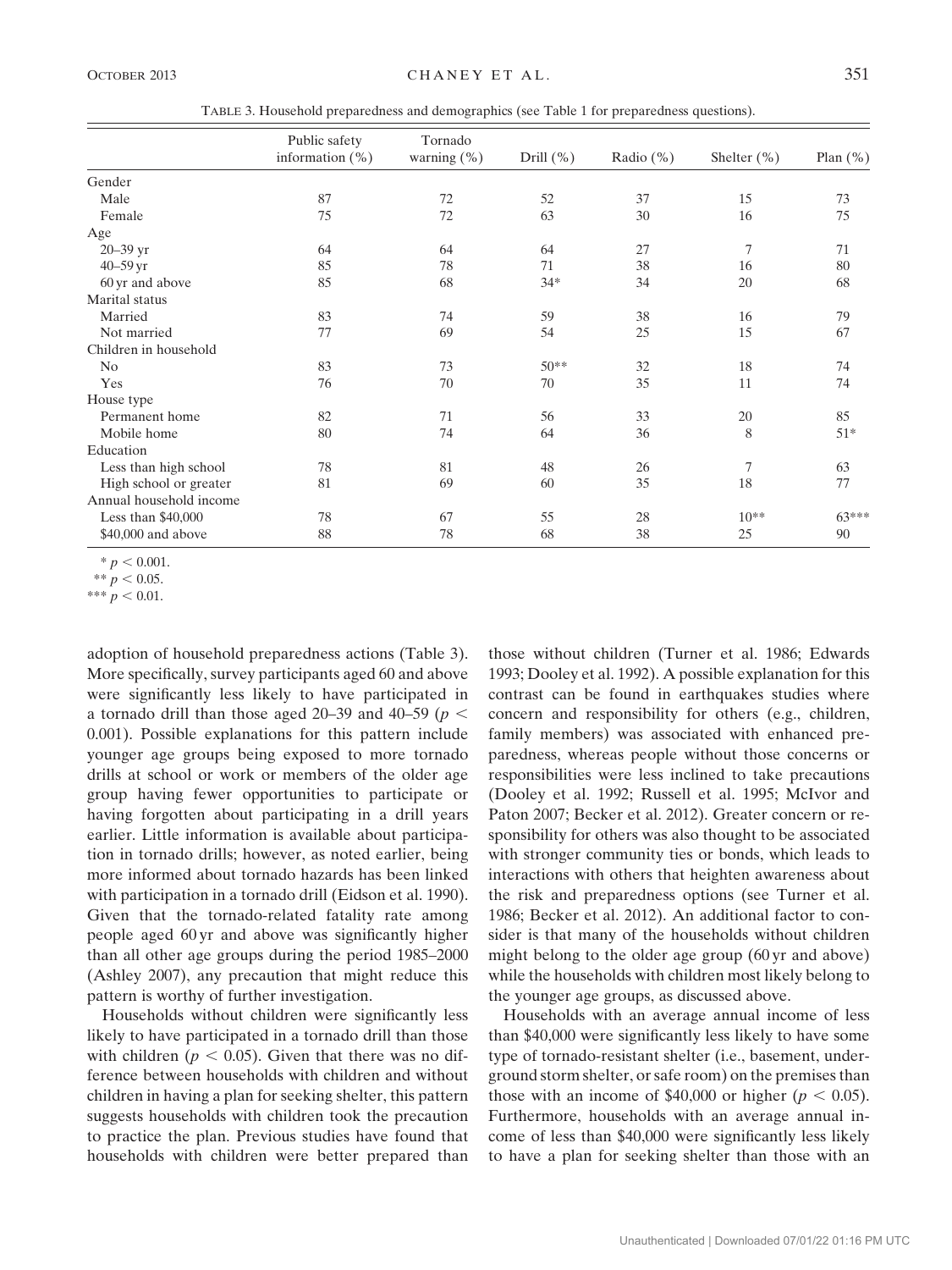TABLE 4. Household preparedness and locus of control as determined by following question: ''Except in extreme circumstances, my safety is under my control when a tornado threatens?" Responses: strongly disagree  $(n = 8)$ , disagree  $(n = 20)$ , neither agree/disagree  $(n = 15)$ , agree  $(n = 48)$ , and strongly agree  $(n = 33)$ .

|                        | Public safety information $(\%)$ | Tornado warning $(\%)$ | Drill $(\% )$ | Radio $(\% )$ | Shelter $(\% )$ | Plan $(\%)$ |
|------------------------|----------------------------------|------------------------|---------------|---------------|-----------------|-------------|
| Strongly disagree      | 63                               |                        | 63            |               |                 | 88          |
| Disagree               | 90                               | 80                     | 50            | 30            | 10              | 65          |
| Neither agree/disagree | 80                               |                        | 53            | 47            | 27              | 87          |
| Agree                  | 81                               |                        | 56            |               | 21              | 73          |
| Strongly agree         | 79                               | 76                     | 64            | 39            |                 | 73          |

income of \$40,000 or higher ( $p < 0.01$ ). Clearly those with a higher income are more likely to be able to afford a house with a basement or to pay for the installation of an underground shelter or safe room. Although it costs nothing to develop a plan for seeking shelter, income might still play a role in that people who live in a house without a shelter on the premises might be less aware of the need to develop a plan. Another factor to consider is that many of the people in the lower income category might also have a lower level of education and thus might be less aware of the need to develop a plan for seeking shelter. Higher levels of income and education have long been associated with enhanced preparedness (e.g., Turner et al. 1986; Edwards 1993; Russell et al. 1995).

Mobile home residents were significantly less likely to have a plan for seeking shelter than permanent home residents ( $p < 0.001$ ). This pattern has been documented previously (Chaney and Weaver 2010). A possible explanation is that mobile home residents are perceived to have a lower education and income than permanent home residents. However, the popularity of mobile homes among the retirement community complicates the issue. More specifically, many retirees with higher levels of education and income simply choose to live in a mobile home for the amenities offered by some mobile home parks or for reasons of convenience such as the opportunity to downsize to a smaller, less expensive dwelling that will allow more time and income for leisure activities (Hart et al. 2002). Morrow (1999) noted that demographic categories were not mutually exclusive and that combinations of factors complicated the matter. Another possible explanation for this pattern is that many mobile home residents rent rather than own their place of residence. Homeownership (and length of residence) has been found to be associated with enhanced preparedness and is thought to enhance community bonds (Russell et al. 1995; Tierney et al. 2001; Spittal et al. 2008). The authors intend to investigate these issues for mobile home residents in a future manuscript.

Logistic regression results (not shown) reveal that living in a mobile home was the only variable significantly related (negatively) to having a plan for seeking shelter when a tornado threatened the home ( $\alpha$  < 0.001).

This finding provides additional support for the perception that mobile home residents are highly vulnerable to tornado hazards, and failure to develop a plan may be a contributing factor in their high tornado-related fatality rate (Brooks and Doswell 2002; Ashley 2007).

## 7. Locus of control

A majority of the survey respondents appeared to have an internal LOC based on their responses to the survey question: strongly disagree (6%), disagree (16%), neither agree nor disagree (12%), agree (39%), and strongly agree (27%). The chi-square analysis results indicated that LOC was not significantly associated with adoption of household preparedness actions. More specifically, survey respondents with an external LOC were not significantly less prepared than those with an internal LOC (Table 4). However, the difference in NOAA weather radio ownership between those who strongly disagreed (0%) and those who strongly agreed (39%) was noteworthy. This contrast suggests that people with a strong external LOC are much less likely to have a NOAA radio than those with a strong internal LOC. Future studies should investigate this pattern more extensively.

It is likely that the interpretation of the survey participants as having an internal or external LOC based on their response to a single question was overly simplistic. Future studies should consider using a more comprehensive evaluation of LOC such as the internal control index (Duttweiler 1984) or the spheres of control index (Spittal et al. 2002). For instance, many survey participants struggled with their choice of how to respond to the question as they openly commented on what they thought might be the role of God and religion in protecting a person from a tornado, with the final decision going one way (agree/strongly agree) for some and the opposite (disagree/strongly disagree) for others.

#### 8. Past experience

Out of the 124 survey participants, 69 (56%) had experience with being in a tornado prior to the 27 April 2011 disaster. The chi-square analysis results indicated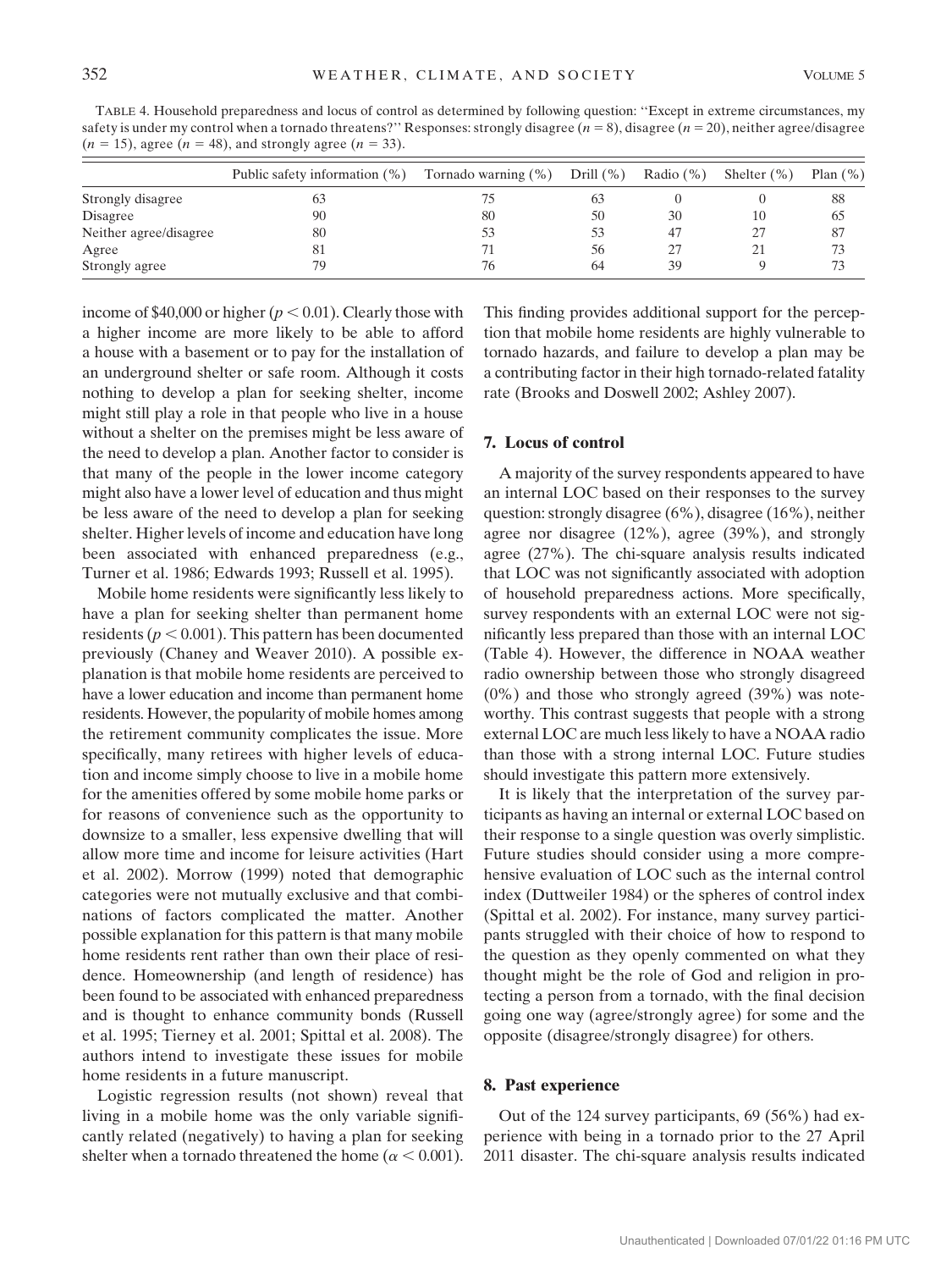TABLE 5. Household preparedness for those with past experience ( $n = 69$ ) and no past experience ( $n = 55$ ).

|                    | Public safety information $(\%)$ | Tornado warning (%) | Drill $(\% )$ | Radio $(\% )$ | Shelter $(\% )$ | Plan $(\% )$ |
|--------------------|----------------------------------|---------------------|---------------|---------------|-----------------|--------------|
| No past experience |                                  | 69                  |               |               |                 |              |
| Past experience    | 86                               |                     | 60            | 40            |                 |              |

that past experience was not significantly associated with adoption of household preparedness actions (Table 5). However, it should be noted that all past experiences were considered equal in this analysis. Although past experience is generally associated with enhanced preparedness, this topic is more complex than it may appear. For example, Dow and Cutter (2000) found that longer-term coastal residents were more likely to seek shelter at home during a hurricane instead of evacuate to safer ground as one might expect.

Personal experiences vary based on factors such as intensity of the tornado, proximity to the tornado's path, number of tornadoes experienced, and time elapsed since the last tornado. Normalization bias (Mileti and O'Brien 1992) may occur when people who experience little or no loss perceive that future disasters will produce similar results. Conversely, people who have experienced loss may develop a sense of learned helplessness where they perceive that it is useless to take precautions against future disasters (Tierney et al. 2001). Another point to consider is the influence of optimistic bias, where people believe that their risk of personal harm is less than others (Weinstein 1980; Helweg-Larsen 1999; Spittal et al. 2005), thus making them less likely to adopt hazards adjustments. Past experience has been found to reduce optimistic bias (Helweg-Larsen 1999), but it is possible that optimistic bias returned in many of those survey respondents with past experience. Burger and Palmer (1992) found that optimistic bias returned within months after experiencing an earthquake; however, Helweg-Larsen (1999) challenged this conclusion based on methodological issues. Future studies should consider conducting an extensive evaluation of the characteristics of the past experience (e.g., intensity, proximity, losses, number of experiences, and time elapsed) and consider investigating various perceptual factors (e.g., normalization bias, perception of adjustment options) that might influence adoption of household preparedness actions.

It is also interesting to note that those with past experience were more likely to have previously received public safety information on how to prepare for a tornado (86% versus 74%) and to own a NOAA weather radio (40% versus 24%). This pattern suggests that the past experience influenced these people in some way that enhanced their awareness and interest in receiving

tornado safety information. Hazards managers should consider taking advantage of the opportunity to initiate education programs while awareness is elevated following a tornado disaster. These programs should encourage community-wide support and participation. Turner et al. (1986) and Becker et al. (2012) found that community bonds, such as participating in community organizations, were associated with enhanced preparedness for earthquakes. People with greater community involvement are thought to have greater access to hazard awareness education programs (Lindell and Perry 1992). Furthermore, hazards managers should incorporate activities that will enhance the potential for greater preparedness such as providing free or discounted NOAA weather radios and providing information on how to apply for financial aid for installing an underground shelter.

#### 9. Plans for seeking shelter

As noted earlier, 74% of the survey respondents had a plan for seeking shelter when a tornado threatened their house (Table 1). The majority of those plans involved seeking shelter at the person's place of residence (67 of 92, or 73%; Table 6), while the remainder involved evacuating to some other location (25 of 92, or 27%). For those who planned to seek shelter at home, 75% planned to stay in a room inside the residence while 25% planned to stay in the more tornado-resistant environment of

TABLE 6. Places where survey respondents intend to seek shelter for those who plan to stay at their place of residence  $(n = 67)$  or evacuate to some other location ( $n = 25$ ) and for both groups combined ( $n = 92$ ).

|                       | Shelter at<br>home $(\% )$ | Evacuate<br>( %) | Combined<br>( %) |
|-----------------------|----------------------------|------------------|------------------|
| Inside permanent home | 64                         | 24               | 53               |
| Inside mobile home    | 9                          |                  |                  |
| Inside apartment      | $\overline{c}$             | $\left( \right)$ |                  |
| <b>Basement</b>       | 13                         | 20               | 15               |
| Underground shelter   | 9                          | 16               | 11               |
| Safe room             | 3                          | $\left( \right)$ | 2                |
| Public place          |                            | 12               | 3                |
| Public shelter        |                            | 24               |                  |
| Other                 |                            |                  |                  |
| Total                 | 100                        | 100              | 100              |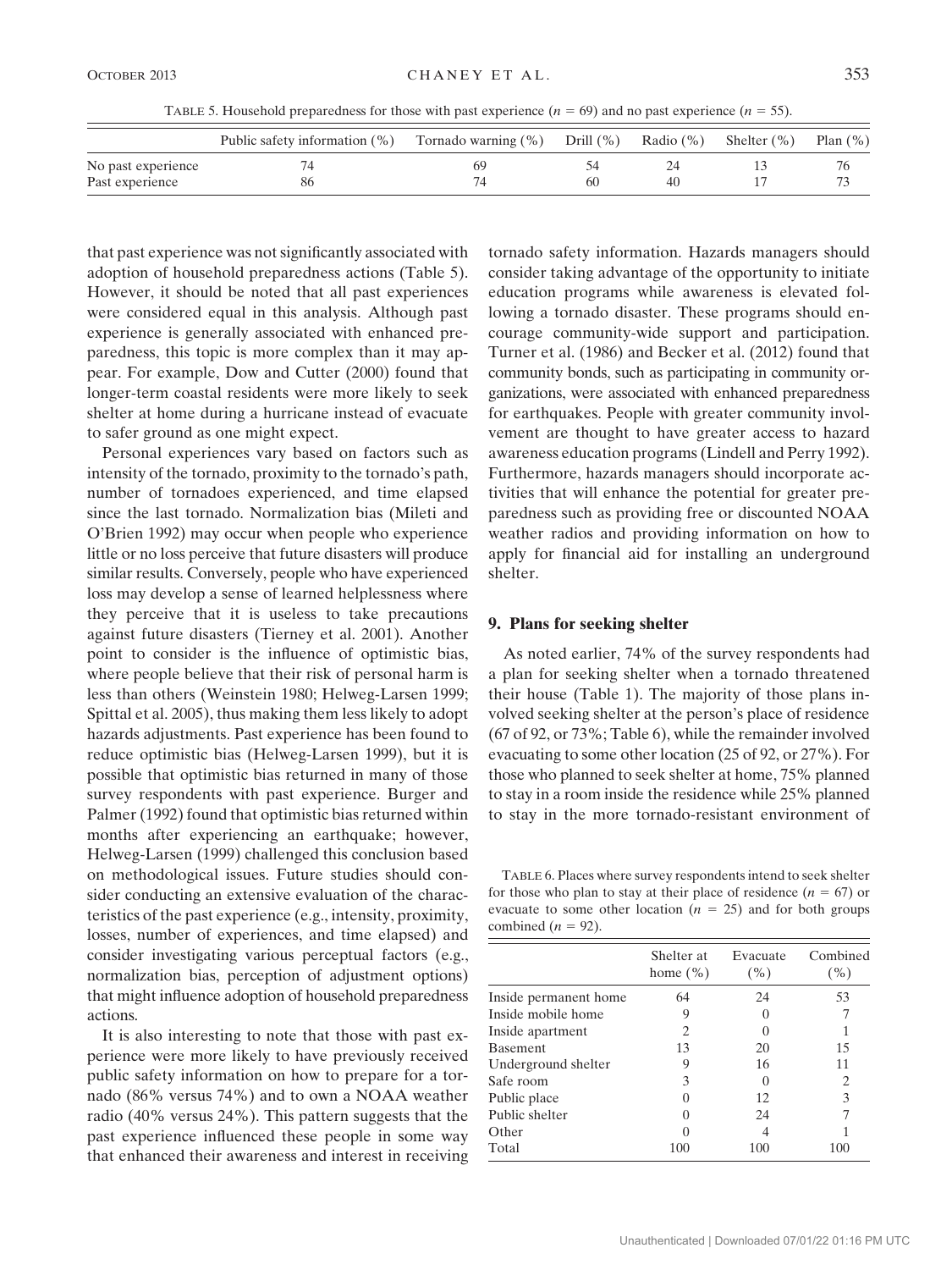

FIG. 1. Distances (km) survey participants plan to travel when evacuating from their place of residence to seek shelter at a safer location.

a basement, underground shelter, or safe room. For those who planned to go to some other location, 24% planned to stay in a room inside someone else's house; 36% planned to stay in a basement, underground shelter, or safe room at someone else's residence; 24% planned to go to a public shelter; and 16% planned to go to a public place (e.g., grocery store, shopping mall) or their workplace. When all plans are combined, the results indicate that 61% planned to stay in a room inside a residence; 28% planned to stay in the more tornado-resistant environment of a basement, underground shelter, or safe room; 7% planned to go to a public shelter; and 4% planned to go a public place or their workplace. The distances to these other locations ranged from 6 m to 25.75 km (16 miles), with a mean distance of 5.6 km (3.5 miles; Fig. 1).

Most of these plans appear acceptable in the sense that they should reduce risk of harm during a tornado; however, it would be desirable to find that a higher percentage of these plans involved staying in the more tornado-resistant environment of a basement, underground storm shelter, or safe room. The obvious exceptions are the plans that involve seeking shelter at home when the residence is a mobile home. Also, some of the distances that people plan to travel appear excessive given the additional time required to complete the plan. Schmidlin et al. (2009) found that mobile home residents would choose to drive when the distance was over 200 m, which suggests that 90% (19 of 21) of these plans will involve traveling in an automobile to the evacuation site

(Fig. 1). Unfortunately, the survey did not include followup questions on why the respondents chose the places where they plan to seek shelter. Clearly future research should investigate why some mobile home residents plan to seek shelter inside the mobile home and why some people plan to evacuate to shelter locations that are relatively long distances from their place of residence.

Developing an effective plan is important, but the plan is of little value if it is not implemented. The survey participants who planned to seek shelter at their home were more successful at following their plan than those who planned to evacuate to some other location (81% versus 68%; Table 7). When all plans are combined, the success rate was 77% with the most common reasons for

TABLE 7. Success rate in following the plan for those who intended to shelter at their place of residence  $(n = 67)$  or evacuate to some other location ( $n = 25$ ) and for both groups combined  $(n = 92)$ .

|                       | Shelter at<br>home $(\% )$ | Evacuate<br>$($ %) | Combined<br>( %) |
|-----------------------|----------------------------|--------------------|------------------|
| Yes (followed plan)   | 81                         | 68                 | 77               |
| No, reacted without   |                            |                    | $\left($         |
| thinking about plan   |                            |                    |                  |
| No, did not have time | 2                          | 16                 | 5                |
| No, not at home       | 9                          | 8                  | 9                |
| No, other*            | Q                          | 8                  | 9                |
| Total                 | 100                        | 100                | 100              |

\* Did not receive warning  $(n = 5)$  or did not think tornado would hit nearby  $(n = 1)$ .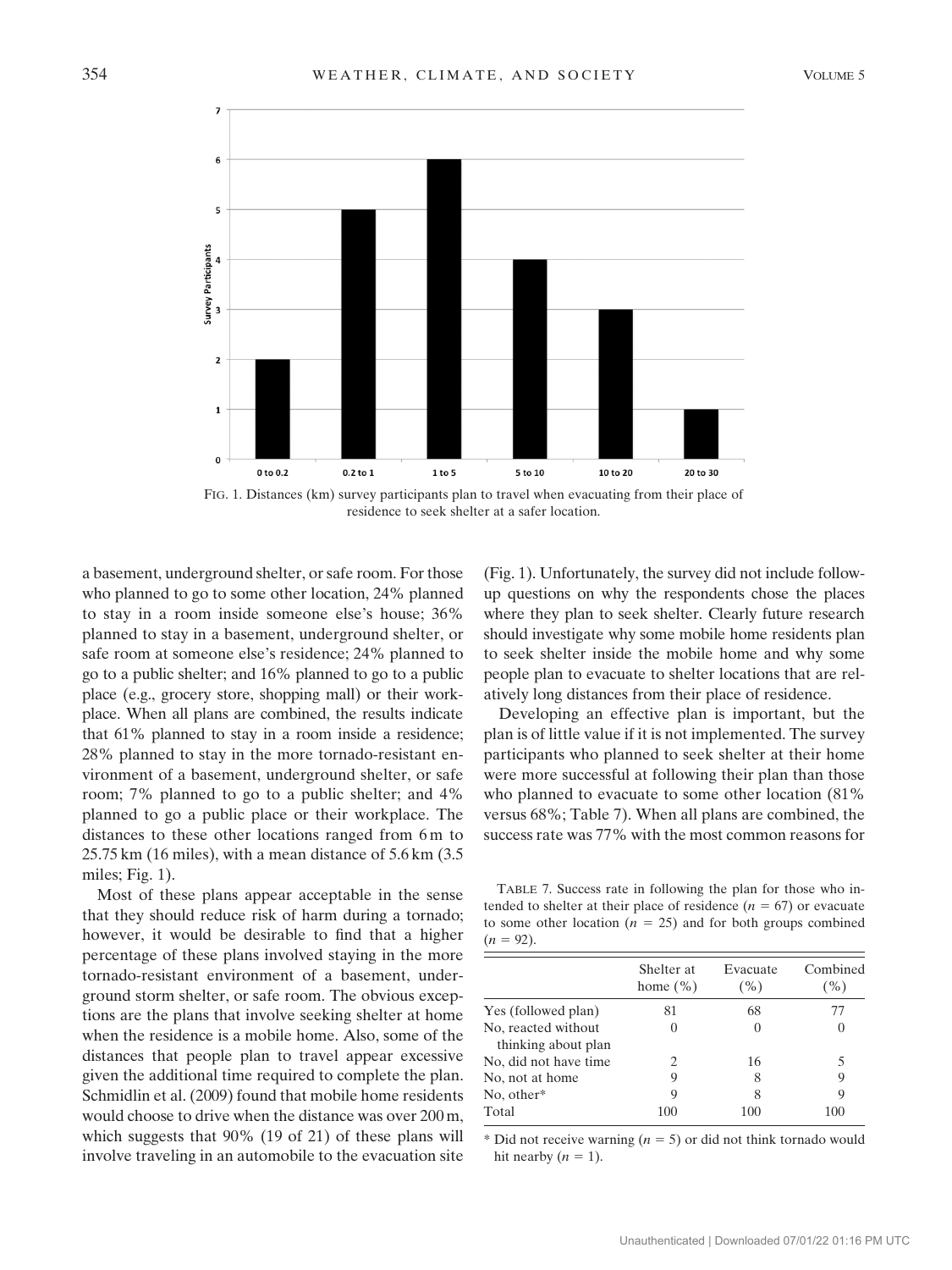failure being that the person was not at home when the tornado hit or did not receive the warning. However, the most common reason given by the survey participants who planned to evacuate to another location was that they did not have enough time. Two of those participants had less than 15-min lead time, which might not have been adequate time, but the other two had more than 15-min lead time. One possible explanation for these four failures is the long distances to the places where they intended to go for shelter, which ranged from 5.6 to 16 km (3.5–10 miles). Clearly an excessive travel distance would limit the effectiveness of what might otherwise appear to be an acceptable plan to reduce risk.

## 10. Summary

The objectives of this study were to conduct an inventory of household preparedness, investigate three factors (demographics, locus of control, and past experience) known to influence adoption of household preparedness actions, and investigate the details of plans for seeking shelter. The Protective Action Decision Model provided the theoretical foundation for this investigation.

Few survey respondents owned a NOAA weather radio for receiving tornado warnings or had a tornadoresistant shelter (i.e., basement, underground storm shelter, or safe room) on the premises. These shortcomings are not unique to the study site, but it is uncertain how common these problems are across the region. This lack of knowledge helps define the need to establish a baseline for understanding the state of household preparedness in a community relative to others, which should be based on a standardized set of survey questions.

Demographic factors (age, children in the household, house type, and income) were found to have a significant influence on adoption of hazards adjustments. More specifically, older residents (60 yr and above) and households without children were significantly less likely to have participated in a tornado drill, lower income residents were significantly less likely to have a tornado-resistant shelter on the premises or a plan for seeking shelter, and mobile home residents were significantly less likely to have a plan for seeking shelter. Future studies should evaluate opportunities for people to participate in tornado drills, participation rates, and associations between drills and other aspects of tornado safety. Furthermore, future studies need to investigate the reasons for the lack of plans among lower income groups and mobile home residents.

Locus of control was not found to be significantly associated with adoption of hazards adjustments in this study; however, it is suspected that the use of a single

question to differentiate between internal and external LOC was overly simplistic. Nevertheless, the difference in NOAA weather radio ownership between those who had extreme opposite responses to the survey question suggests that people with a strong external LOC are much less likely to have a NOAA radio than those with a strong internal LOC. Future studies should use a more complex measure of LOC such as the Internal Control Index (Duttweiler 1984) or the Spheres of Control Index (Spittal et al. 2002).

Past experience was not found to be significantly associated with adoption of hazards adjustments in this study. However, this result was based on a single question rather than a more extensive evaluation of the details of that experience (e.g., intensity, proximity, damage, time elapsed). The survey results suggest that past experience enhanced interest in tornado safety information. Given that a majority of the survey participants had past experience with a tornado, this pattern bodes well for the community's potential to learn from the recent disaster. As noted earlier, hazards managers should take advantage of such opportunities to initiate education programs immediately after a disaster while awareness is high. These programs should seek communitywide support and participation because people with stronger community bonds have been found to be better prepared than others. Furthermore, these programs should incorporate activities such as providing free or discounted NOAA weather radios that will increase the potential to enhance preparedness.

A majority of the survey participants had a plan for seeking shelter, which is a positive finding because it is one of the most critical aspects of preparedness. However, it is important to evaluate those plans to better understand exactly where the members of the community intend to seek shelter. For example, the community needs to know whether it provides adequate capacity in public shelters to meet the demand. In this case, unfortunately, one survey participant stated that the family drove to a local shelter but was forced to return home because it was overcrowded. It is also important to determine whether the plans actually reduce risk of personal injury. The survey found that most plans appeared to reduce risk, with the obvious exception being mobile home residents who planned to seek shelter inside the mobile home. Given that tornado-related fatalities in mobile homes are exceptionally high, these plans are unacceptable. Another problem is the excessively long distances some people would have to travel to reach their planned destination when they evacuate, which likely contributed to several people failing to execute their plan during the recent disaster. Future studies need to investigate these plans more extensively and address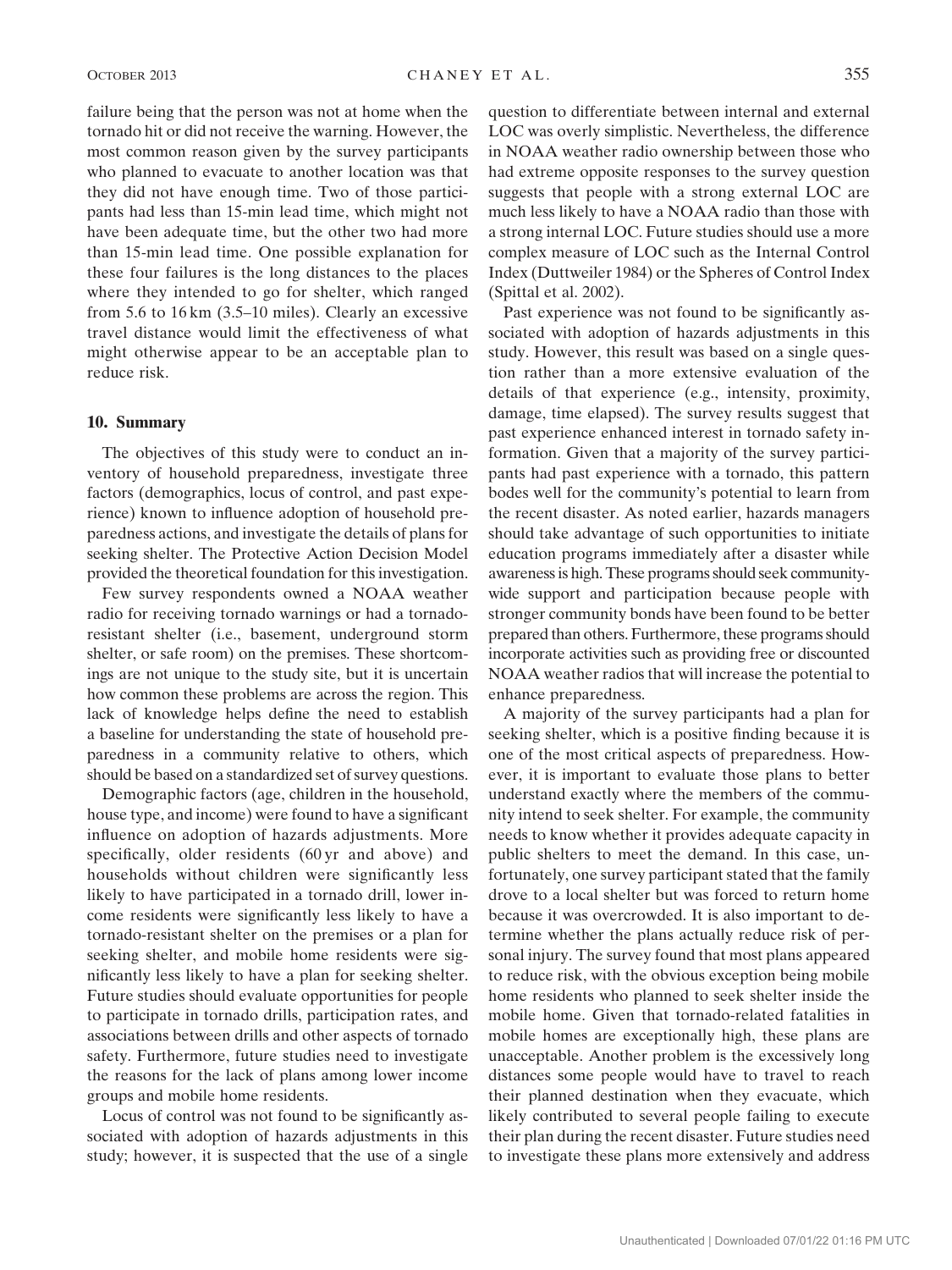critical issues such as the logic or reasoning behind choosing a particular location to seek shelter, especially for mobile home residents, and the barriers that prevent executing the plan.

In keeping with the Protective Action Decision Model, this study investigated the potential influence of three factors on adoption of hazards adjustments. Demographic characteristics were the only factor found to be significantly associated with adoption of hazards adjustments, which included low participation in tornado drills, limited access to shelter, and lack of plans for seeking shelter. Closer scrutiny found that a particular demographic group (mobile home residents) was also prone to developing plans that were ineffective. Failure to adopt household preparedness actions in each of these areas could serve as a situational impediment to making the appropriate protective action decision when a tornado threatens the household. Lindell and Perry (2012) urged further research on the association between demographics and other critical factors that influence adoption of hazards adjustments. In addition to the other factors included in this study (i.e., LOC and past experience), perception of the hazard adjustment options warrants attention in future studies.

Public policy efforts could be made to address the shortcomings in household preparedness identified in this study. Educational programs could be designed to help people develop plans for seeking shelter, and these programs should emphasize conducting tornado drills to practice the plans. Financial support programs could be designed to help people purchase NOAA weather radios and install tornado-resistant shelters. Communities also need to evaluate their public shelter capacity. Furthermore, these programs should target specific demographic groups where shortcomings in preparedness are evident. Cutter et al. (2008) observed that postdisaster reviews often produce ''lessons learned'' reports that make recommendations for future events, which may or may not be implemented; therefore, these ''lessons learned are merely lessons identified.'' The challenge at this point is taking these lessons identified and turning them into lessons learned.

Acknowledgments. This research was funded by a grant from the University of Colorado Natural Hazards Center through its Quick Response Grant Program, which is funded by National Science Foundation Grant CMMI1030670. We thank Eva Clark and Valente Benavides, FEMA; Mike Evett, Rainsville Police Department; Paul Brown, Henry County, Alabama, EMA; and Ken Spradlin, U.S. Army Unit 1200 CSSB in Ashland, Alabama. We also thank the anonymous reviewers for their highly insightful and generous comments.

#### **REFERENCES**

- Adger, W. N., 2000: Social and ecological resilience: Are they related? Prog. Hum. Geogr., 24, 347–367.
- Ashley, W. S., 2007: Spatial and temporal analysis of tornado fatalities in the United States: 1880–2005. Wea. Forecasting, 22, 1214–1228.
- ——, A. J. Krmenec, and R. Schwantes, 2008: Vulnerability due to nocturnal tornadoes. Wea. Forecasting, 23, 795–807.
- Balluz, L., L. Schieve, T. Holmes, S. Kiezak, and J. Malilay, 2000: Predictors for people's response to a tornado warning: Arkansas, 1 March 1997. Disasters, 24, 71–77.
- Becker, J. S., D. Paton, D. M. Johnston, and K. R. Ronan, 2012: A model of household preparedness for earthquakes: How individuals make meaning of earthquake information and how this influences preparedness. Nat. Hazards, 64, 107–137.
- Biddle, M. D., 1994: Tornado hazards, coping styles, and modernized warning systems. M.A. thesis, University of Oklahoma Department of Geography, 143 pp.
- Blanchard-Boehm, R. D., and M. J. Cook, 2004: Risk communication and public education in Edmonton, Alberta, Canada on the 10th anniversary of the ''Black Friday'' tornado. Int. Res. Geogr. Environ. Ed., 13, 38–54.
- Brooks, H. E., and C. A. Doswell III, 2002: Deaths in the 3 May 1999 Oklahoma City tornado from a historical perspective. Wea. Forecasting, **17,** 354-361.
- Brotzge, J., and S. Erickson, 2009: NWS tornado warnings with zero or negative lead times. Wea. Forecasting, 24, 140– 154.
- Brown, S., P. Archer, K. Kruger, and S. Mallone, 2002: Tornadorelated deaths and injuries in Oklahoma due to the 3 May 1999 tornadoes. Wea. Forecasting, 17, 343–353.
- Burger, J. M., and M. L. Palmer, 1992: Changes in and generalizations of unrealistic optimism following experiences with stressful events: Reactions to the 1989 California earthquake. Pers. Soc. Psychol. Bull., 18, 39-43.
- Burton, I. R., W. Kates, and G. F. White, 1978: The Environment as Hazard. Oxford University Press, 240 pp.
- Chaney, P. L., and G. S. Weaver, 2010: The vulnerability of mobile home residents in tornado disasters: The 2008 Super Tuesday tornado in Macon County, Tennessee. Wea. Climate Soc., 2, 190–199.
- Cohen, D., and R. E. Nisbett, 1998: Are there differences in fatalism between rural Southerners and Midwesterners? J. Appl. Soc. Psychol., 28, 2181–2195.
- Comstock, R. D., and S. Mallonee, 2005: Comparing reactions to two severe tornadoes in one Oklahoma community. Disasters, 29, 277–287.
- Cutter, S. L., 1996: Vulnerability to environmental hazards. Prog. Hum. Geogr., 20, 529–539.
- ——, B. J. Boruff, and W. L. Shirley, 2003: Social vulnerability to environmental hazards. Soc. Sci. Q., 84, 242–261.
- ——, L. Barnes, M. Berry, C. Burton, E. Evans, E. Tate, and J. Webb, 2008: A place-based model for understanding community resilience to natural disasters. Global Environ. Change, 18, 598–606.
- Dooley, D., R. Catalano, S. Mishra, and S. Serxner, 1992: Earthquake preparedness: Predictors in a community survey. J. Appl. Soc. Psychol., 22, 451–470.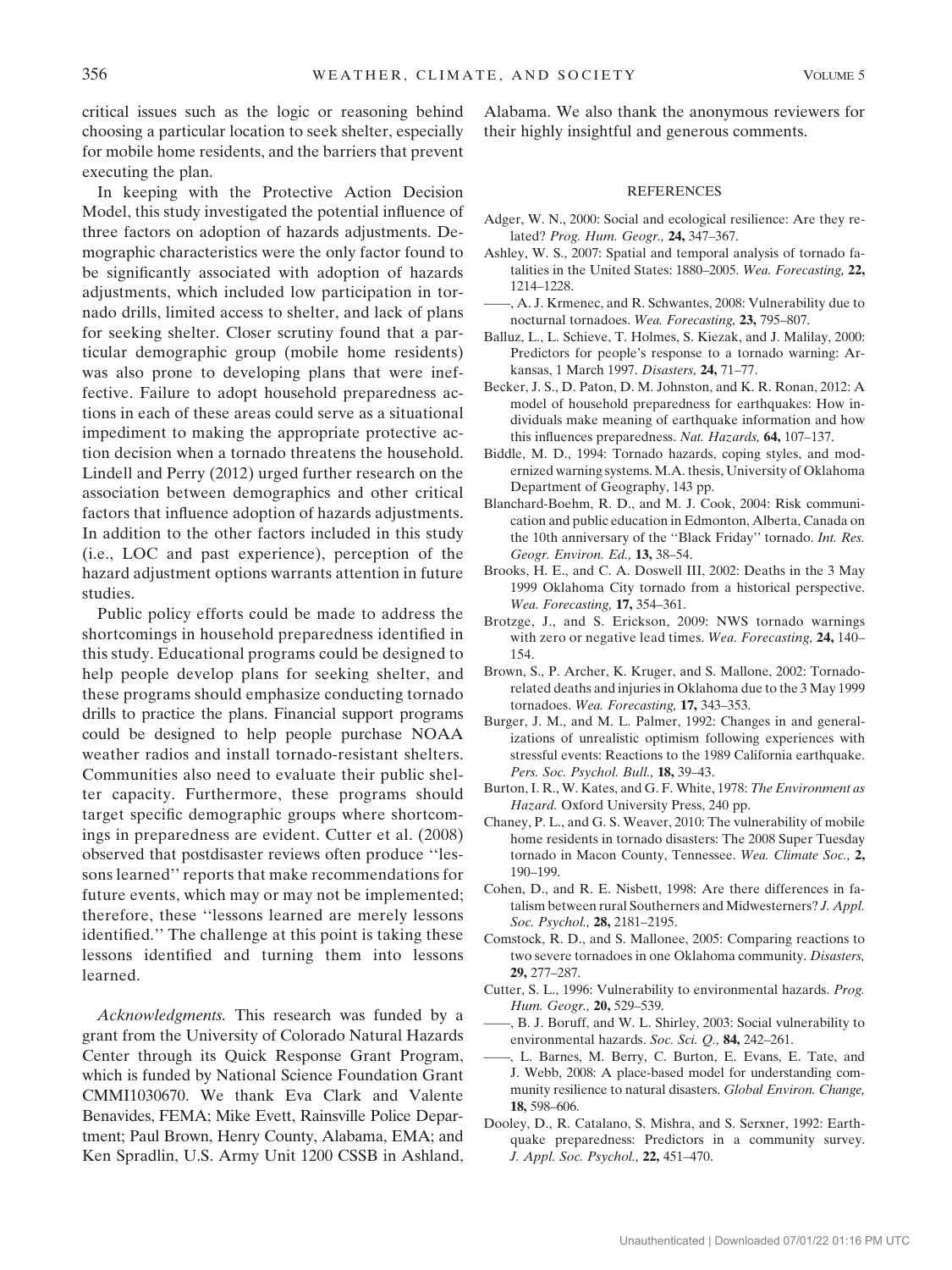- Dow, K., and S. L. Cutter, 2000: Public orders and personal opinions: Household strategies for hurricane risk assessment. Environ. Hazards, 2, 143-155.
- Duttweiler, P. C., 1984: The internal control index: A newly developed measure of locus of control. Educ. Psychol. Meas., 44, 209–221.
- Duval, T. S., and J. P. Mulilis, 1999: A person-relative-to-event (PrE) approach to negative threat appeals and earthquake preparedness: A field study. J. Appl. Soc. Psychol., 29, 495– 516.
- Edwards, M. L., 1993: Social location and self-protective behavior: Implications for earthquake preparedness. Int. J. Mass Emerg. Disasters, 11, 293–304.
- Eidson, M., J. A. Lybarger, J. E. Parsons, J. N. MacCormack, and J. I. Freeman, 1990: Risk factors for tornado injuries. Int. J. Epidemiol., 19, 1051–1056.
- Golden, J. H., and C. R. Adams, 2000: The tornado problem: Forecast, warning, and response. Nat. Hazards Rev., 1, 107– 118.
- Hammer, B., and T. W. Schmidlin, 2002: Response to warnings during the 3 May 1999 Oklahoma City tornado: Reasons and relative injury rates. Wea. Forecasting, 17, 577-581.
- Hart, J. F., M. J. Rhodes, and J. T. Morgan, 2002: The Unknown World of the Mobile Home. The Johns Hopkins University Press, 142 pp.
- Helweg-Larsen, M., 1999: (The lack of) optimistic biases in response to the 1994 Northridge earthquake: The role of personal experience. Basic Appl. Soc. Psych., 2, 119-129.
- Hoekstra, S., K. Klockow, R. Riley, J. Brotzge, H. Brooks, and S. Erickson, 2011: A preliminary look at the social perspective of warn on forecast: Preferred tornado warning lead time and the general public's perceptions of weather risks. Wea. Climate Soc., 3, 128-140.
- Jackson, E. L., 1981: Response to earthquake hazards: The west coast of North America. Environ. Behav., 13, 387-416.
- Klein, R. J. T., R. J. Nicholls, and F. Thomalla, 2003: Resilience to natural hazards: How useful is this concept? Environ. Hazards, 5 (1–2), 35–45.
- Lindell, M. K., and R. W. Perry, 1992: Behavioral Foundations of Community Emergency Management. Hemisphere, 309 pp.
- -, and  $\frac{1}{2000}$ : Household adjustment to earthquake hazard: A review of research. Environ. Behav., 32, 590-630.
- ——, and D. J. Whitney, 2000: Correlates of household seismic hazard adjustment adoption. Risk Anal., 20, 13–25.
- ——, and S. N. Hwang, 2008: Households perceived personal risk and responses in a multihazard environment. Risk Anal., 28, 539–556.
- ——, and R. W. Perry, 2012: The Protective Action Decision Model: Theoretical modifications and additional evidence. Risk Anal., 32, 616–632.
- ——, D. Sutter, and J. E. Trainor, 2012: White paper 4: Individual and household responses to tornadoes. Proc. Workshop on Weather Ready Nation: Science Imperatives for Severe Thunderstorm Research, Birmingham, AL, NOAA and NSF, A-27.
- Liu, S., L. E. Quenemoen, J. Malilay, E. Noji, T. Sinks, and J. Mendlein, 1996: Assessment of a severe-weather warning system and disaster preparedness, Calhoun County, Alabama, 1994. Amer. J. Public Health, 86, 87–89.
- Manyena, S. B., 2006: The concept of resilience revisited. Disasters, 30, 433–450.
- McIvor, D., and D. Paton, 2007: Preparing for natural hazards: Normative and attitudinal influences. Disaster Prev. Manage., 16, 79–88.
- Mileti, D. S., and J. H. Sorenson, 1987: Determinants of organizational effectiveness in responding to low probability catastrophic events. Columbia J. World Bus., 22, 92–101.
- ——, and P. O'Brien, 1992: Warnings during disaster: Normalizing communicated risk. Soc. Probl., 39, 40–57.
- Morrow, B. H., 1999: Identifying and mapping community vulnerability. Disasters, 23, 1–18.
- Mulilis, J. P., and T. S. Duval, 1995: Negative threat appeals and earthquake preparedness: A person-relative-to-event (PrE) model of coping with threat. J. Appl. Soc. Psychol., 25, 1319–1339.
- ——, and ——, 1997: The PrE model of coping and tornado preparedness moderating effects of responsibility. J. Appl. Soc. Psychol., 27, 1750–1766.
- -, and R. A. Lippa, 1990: The effects of a large, destructive local earthquake on earthquake preparedness as assessed by an earthquake preparedness scale. Nat. Hazards, 3, 357–371.
- ——, ——, and K. Bovalino, 2000: Tornado preparedness of students, nonstudents renters, and nonstudent owners: Issues of PrE theory. J. Appl. Soc. Psychol., 30, 1310–1329.
- -, and D. Rombach, 2001: Personal responsibility for tornado preparedness: Commitment or choice? J. Appl. Soc. Psychol., 31, 1659–1688.
- ——, ——, and R. Rogers, 2003: The effect of a swarm of local tornadoes on tornado preparedness: A quasi-comparable cohort investigation. *J. Appl. Soc. Psychol.*, 33, 1716–1725.
- National Weather Service, Huntsville, cited 2012: Dekalb County tornado. [Available online at [http://www.srh.noaa.gov/hun/](http://www.srh.noaa.gov/hun/?n=4272011_dekalb_county) [?n](http://www.srh.noaa.gov/hun/?n=4272011_dekalb_county)=[4272011\\_dekalb\\_county.](http://www.srh.noaa.gov/hun/?n=4272011_dekalb_county)]
- NCDC, 2011: Storm data and unusual weather phenomena with late reports and corrections. NOAA/National Climatic Data Center Rep. Vol. 53, No. 4, 1212 pp.
- ——, cited 2012: Storm events database: Alabama, 4/27/2011, tornadoes, DeKalb County. [Available online at [http://www.](http://www.ncdc.noaa.gov/stormevents/) [ncdc.noaa.gov/stormevents/](http://www.ncdc.noaa.gov/stormevents/).]
- NOAA, 2009: Thunderstorms, tornadoes, lightning: Nature's most violent storms. National Oceanic and Atmospheric Administration Preparedness Guide NOAA/PA 99050, 16 pp.
- Phillips, B. D., and B. H. Morrow, 2007: Social science research needs: Focus on vulnerable populations, forecasting, and warnings. Nat. Hazards Rev., 8, 61–68.
- Russell, L. A., J. D. Goltz, and L. B. Bourque, 1995: Preparedness and hazard mitigation activities before and after two earthquakes. Environ. Behav., 27, 744–770.
- Schmidlin, T. W., B. O. Hammer, Y. Ono, and P. S. King, 2009: Tornado shelter-seeking behavior and tornado shelter options among mobile home residents in the United States. Nat. Hazards, 48, 191–201.
- Simmons, K. M., and D. Sutter, 2008: Tornado warnings, lead times, and tornado casualties: An empirical investigation. Wea. Forecasting, 23, 246-258.
- Sims, J. H., and D. D. Bauman, 1972: The tornado threat: Coping styles of the north and south. Science, 176, 1386–1392.
- Spittal, M. J., R. J. Siegert, J. McClure, and F. H. Walkey, 2002: The spheres of control scale: The identification of a clear replicable factor structure. Pers. Individ. Differ., 32, 121–131.
- ——, J. McClure, R. J. Siegert, and F. H. Walkey, 2005: Optimistic bias in relation to preparedness for earthquakes. Australas. J. Disaster Trauma Stud., 2005-1, 1–10.
- $\ldots$ ,  $\ldots$ , and  $\ldots$ , 2008: Predictors of two types of earthquake preparation. Environ. Behav., 40, 798–817.
- Storm Prediction Center, cited 2012a: Frequently asked questions about tornadoes: What was the biggest outbreak of tornadoes? [Available online at<http://www.spc.noaa.gov/faq/tornado/#History>.]